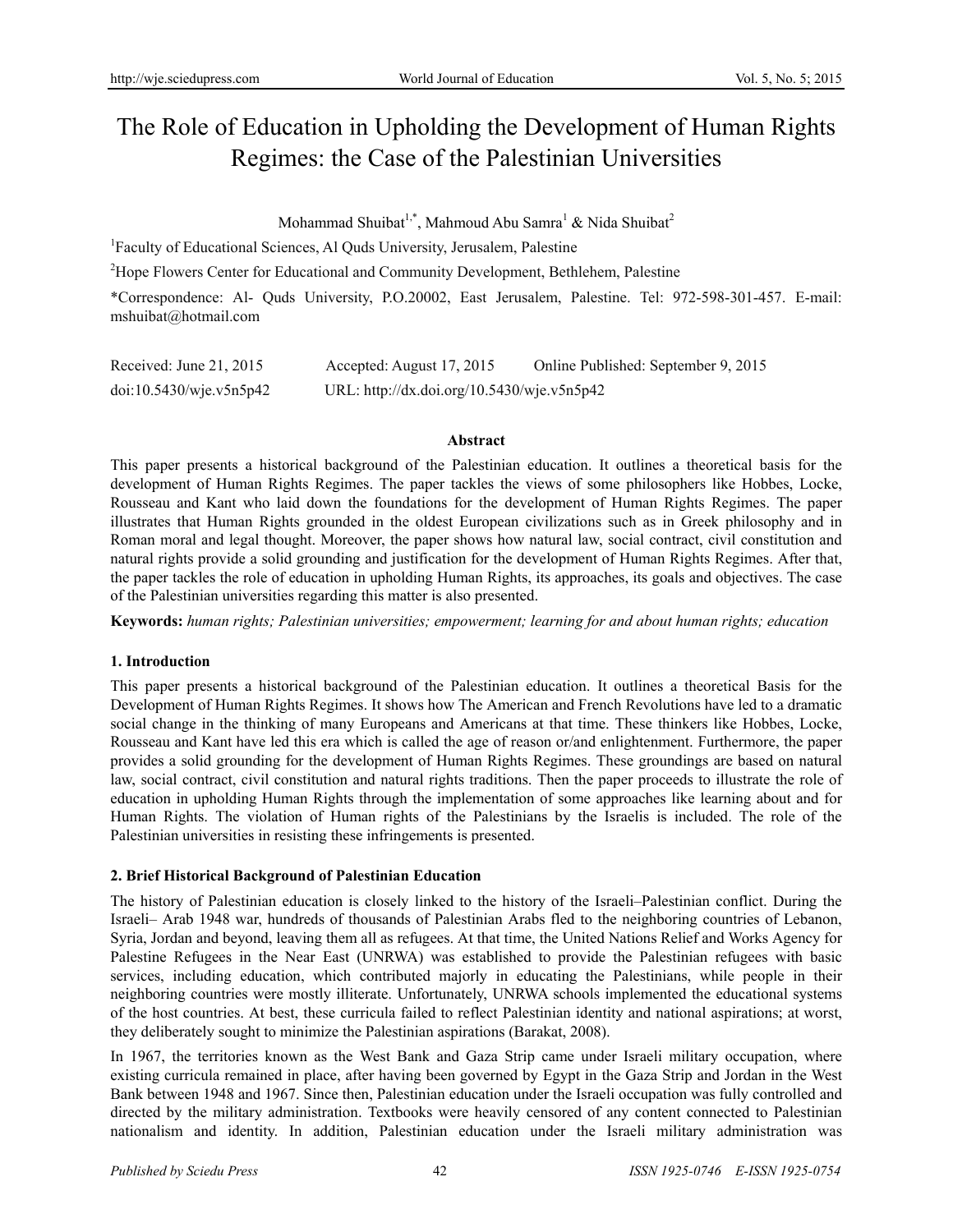characterized by insufficient supplies and facilities, restricted access to the schools themselves, an inadequate educational budget, an inappropriate curriculum and staffing controlled by security agencies. (Barakat, 2008; Abu-Saad and Champagne, 2006)

In the mid 1970s, the Israeli military administration allowed the emergence of the Palestinian universities for intelligence considerations where it could monitor youth activism. The universities quickly acquired a reputation as centers of Palestinian national achievement, identity and leadership, political struggle and national resistance. After signing the Oslo agreement between the Palestinians and the Israelis, in 1994, the newly created Palestinian Ministries of Education and Higher Education took over educational responsibility from the Israeli military administration as the largest activity delegated to the Palestinian National Authority. The Palestinians finally had the control over the formal educational system which has been controlled by external forces since its establishment. In order to meet their social, economic and cultural needs, the Palestinians had the opportunity to institute reforms to improve the quality of the system. Unfortunately, despite all the attempts made by the Palestinians to improve the quality of their higher education, it is still suffering obstacles set up by the Israeli occupation. The Israeli Occupation denies the Palestinians their basic rights including having security, economic subsistence, and rights to education which we will see later throughout the paper (Barakat, 2008; Abu-Saad and Champagne, 2006).

# *2.1 Basis for the Development of Human Rights Regimes*

The American and French Revolutions led to a dramatic social change in the thinking of many Europeans and Americans at that time (Hayden, 2001). These critical events in the history of the Western world have resulted in the creation of democratic regimes founded on the rights of man, rather than the divine right of kings. In fact, the idea of reason has shaped thinking, in the modern ages about the issue of rights. The early modern era is often referred to as the age of reason or enlightenment. Several philosophers have led this era like Hobbes who was probably the writer who was most responsible for the inauguration of modern social and political philosophy. Hobbes' philosophy was based on the supreme authority of the sovereign who derives power from the natural rights of the people based on the social contract. Natural law is the basis of Hobbe's social contract in that the source of natural law is the right to life and liberty of each person, who then agree to transfer his or her right of liberty to a sovereign to maintain security through the contract (Hayden, 2001).

Other philosophers like Locke, Rousseau and Kant modified and extended the social contract theory. An important modification of Hobbes' ideas of the social contract came from Locke who regarded the transfer of rights by the people to the sovereign as partial, not absolute, as Hobbes mentioned. This expanded the natural rights which were recognized in social contract theory and helped establish the notion of the supremacy of the people in limiting the authority of the government. People give their consent to obey the sovereign only insofar as their individual rights are guaranteed, according to Locke, and in the event that the government violates their rights, the people are released from obedient ties to the government and may rightfully overthrow that government. The approach that Rousseau made to the idea of a social contract was in a way much more profound than that of Locke's. The social contract, for Rousseau, was between all members of society, and it became the basis for human claims, rather than "natural" rights. We can live together without succumbing to the force and coercion of others, Rousseau maintained, by submitting our individual wills to the collective will, created through an agreement with other free persons, with whom we are equal. Rousseau asserted that no one has a natural right to govern others because of his belief that all men are made by nature to be equal and therefore the only just authority is one that is generated out of the social contract, as no one has a natural right to govern others (Hayden, 2001; The Internet Encyclopedia of Philosophy, 2006).

In congruence with Rousseau, Kant discusses the civil state and how it is based on a social contract. The conception of a social contract emphasizes the notion that humanity should be an end in itself, rather than a means toward an end. In a just civil state a correlative duty is established toward each right, that is, every human has a duty to protect or respect the rights of other human beings. This obligation toward other humans sanctions the rights of man. Thus in the civil state, humans are not one hundred percent free. Through the rule of law and the state rights to punish those who go against the rule of law, freedom of the citizenship is somewhat minimized. But these limitations are legitimate since they actually increase freedom by prohibiting the types of wrongs that are characteristic of the lawless state of nature. For Kant, the civil state is highly valued, as it protects and provides us with our natural rights to freedom and grants us the bases to acquire our other rights. Another important point in the development of the civil state is the establishment of the civil constitution. This constitution is looked at as a compact by which a number of humans are united to form a society. This union among people helps them to promote the shared ends, which they hold, for the sake of their well being (Hayden, 2001).

What influenced the modern age's emphasis on reason was the ethical tradition of natural law that is natural law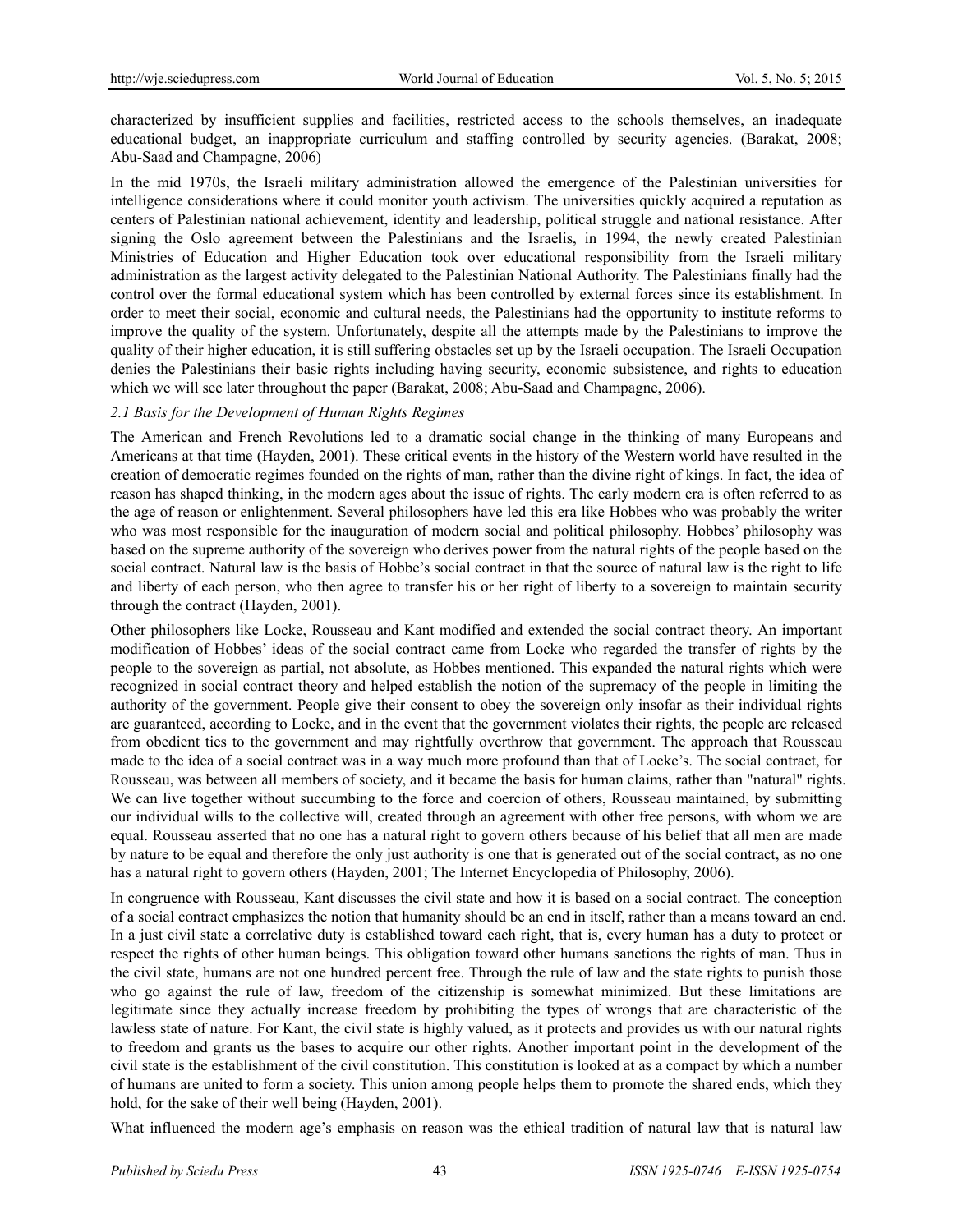tradition has provided a solid grounding for natural rights and thus Human rights (HRs). This relationship between natural law, natural rights and HRs is the focus of this section. Natural law doctrine is grounded in the oldest European civilizations such as in Greek philosophy and in Roman moral and legal thought. Natural law theory posits that through the use of reason, human beings are able to act in accordance with the values of natural law and thus bring about the moral and political order, which are required for the common good. As human beings are endowed with the right conduct and common good by nature, natural law philosophy provides a solid grounding and justification for the contemporary HRs tradition (Hayden, 2001; Maritain, 1945).

Hayden (2001) stated that natural law proponents argued that humans are able to distinguish right from wrong naturally and have the capacity to deduce rules of moral conduct, which are in conjunction with the universal nature of right or wrong. Although the thinkers of natural law did not have a clear idea of what HRs look like, they laid down the foundations for thinking about the essence of being a human who seeks for justice, as a moral good. Thus, natural law theory helped in promoting our thinking about HRs by associating rationality with the idea that each person possesses rights and obligations simply by being human. The idea of reason and its implications on the thinking of many philosophers of what proper conduct is became the solid ground on which philosophers built the concept of natural rights (Finnis, 1980; Hayden, 2001; Maritain, 2001).

However, one can argue that these rights and obligations can be derived from natural law. Finnis (1980) posits that a group of basic practical principles can be identified which indicate the basic forms of human flourishing as goods to be pursued and realized. These principles identify human ends and the means to them. Practical reasonableness provides the criteria for distinguishing between acts that are reasonable for one to follow and acts that are unreasonable for one not to follow. Practical reasonableness directs us to differentiate between ways of acting that are morally right or morally wrong. It enables one to formulate a set of general moral standards, that every human is an end, not a means toward an end. The notion of 'do good and avoid evil' is where the natural law derived its principles. These principles require that authority be exercised in a manner, which is consistent with the Rule of Law, and with due respect for the HRs which exemplifies the requirements of justice (Elgarrai, 2000; Finnis, 1980).

Vincent (1986) asserted the principle that HRs have been said to express the requirements of practical reasonableness. These principles make possible the achievement of the end of human flourishing by connecting together nature and reason. The basic goods are life, knowledge, play, aesthetic experience, sociability, and religion. The knowledge of basic good in itself is self-evident, as it is known by inclination and connaturality, not through conceptual knowledge or by way of reasoning. Principles of practical reasonableness guide us to promote a common good in which such respect for rights is a component. What is essential to the common good is justice and moral righteousness. That is why the common good requires the development of the virtues in citizens, and that is why every unjust and immoral political act is to be considered damaging to the common good and the political system.

Hayden (2001) explained that natural rights theory proposes that there are some essential characteristics common to all humans, such as rationality and the grounding of certain inherent rights in human nature. A core principle of natural rights theory is that we have some fundamental rights, simply by being humans. Because all humans share the same humanity, the rights we enjoy and exercise are also universal. These rights existed independently and prior to any political society. Natural rights are inalienable, meaning that they cannot be confirmed or taken away by a society. This notion is congruent with the proposition that the purpose of the government should be to protect the natural rights of its citizens. When government adheres to the principle of serving its subjects, those subjects will enjoy equality and freedom, which are considered two essential features of a good life and human flourishing. According to natural rights theory, all humans are in a way equal, simply, because they possess the same basic rights. We see this equality has been asserted in different documents like the French Declaration of the Rights of Man and of Citizen, which states, "All men are by nature free and equal in respect of their rights" (Hayden, 2001, p. 21).

Hayden (2001) explained that the conception of equality among all humans, according to natural rights theory, lead to how humans should be treated. For this reason, natural rights are often thought as moral claims or entitlement that exists independent from any legal system. In general, freedom or liberty is a vehicle to the idea that all people are equal and entitled to basic rights. When people are free, they can exercise self-determination and there will be no coercive constraint on their actions. Freedom is closely connected to natural rights because those rights cannot be realized if our conduct is so constrained or obstructed that we are unable to act in order to pursue their fulfillment. Ultimately, Kant declares, "Civil society should protect each person's equal right to freedom, which is to be exercised under the influence of rationality and, therefore, in agreement with the duties of justice and morality" (Hayden, 2001, p.176).

Maritain (1945) laid down the foundation for the relationship between natural rights and HRs, being that natural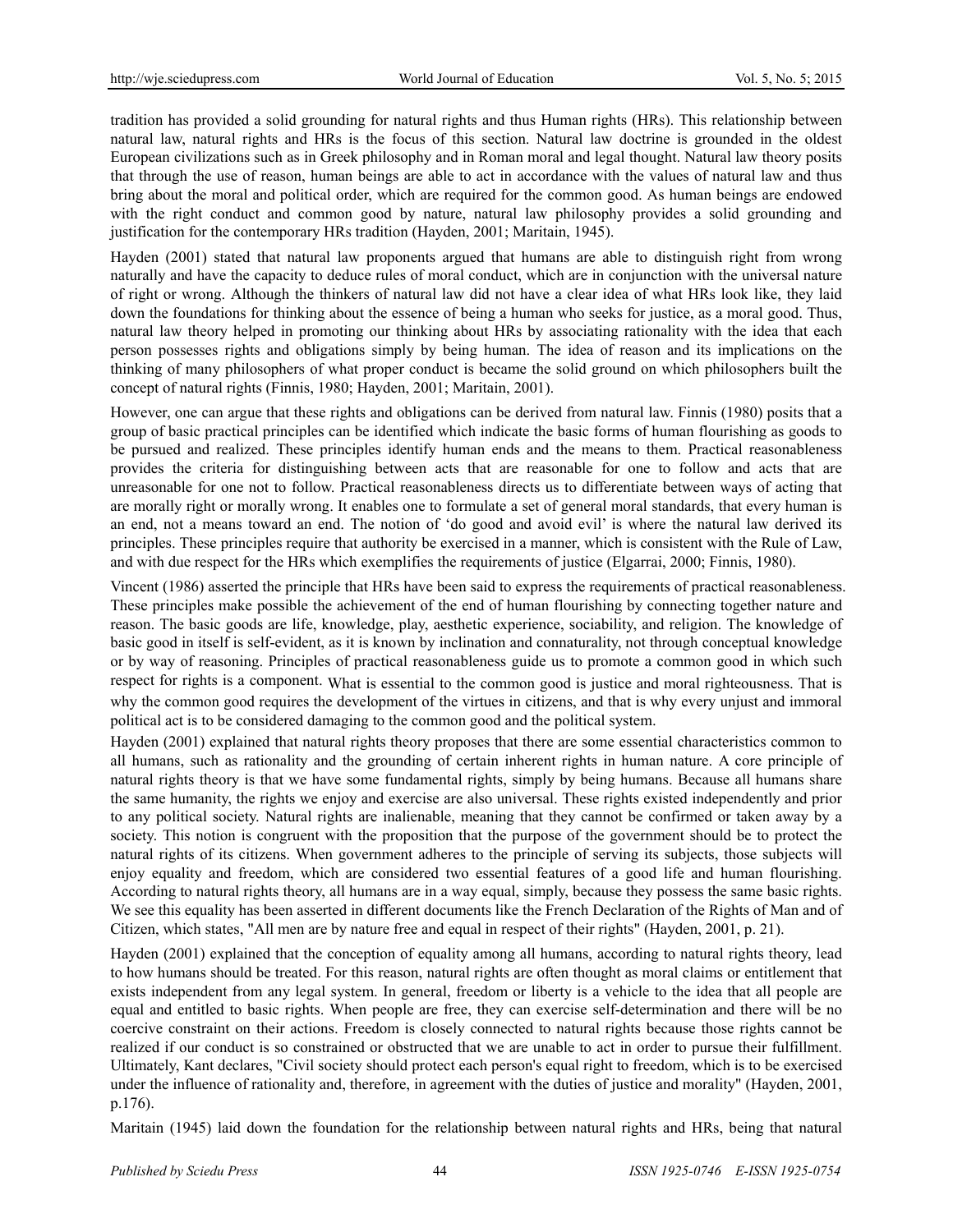rights are derived from natural law. Natural law is not a written law; it is structured in reason and human consciousness. Thus HRs are derived from natural rights as they are linked to the very nature of being human.

Human beings possess rights because; humans by their nature are masters of themselves and of their acts, and consequently are not merely a means to an end, but an end in itself. The dignity of the human being must be respected, according to natural law. The respect of human dignity is the subject of rights. Maritain (1945) illustrated that HRs are grounded in natural rights as follows:

> The notion of right and the notion of moral obligation are correlative. They are both founded on the freedom proper to spiritual agents. There are things, which are owed to human beings because of the very fact that they are humans. If man is morally bound to the things which are necessary to the fulfillment of his destiny by nature, obviously, then, he has the right to fulfill his destiny; and if he has the right to fulfill his destiny he has the right to the things necessary for this purpose (p. 65).

What can be deduced from this illustration is that HRs are grounded in natural law, social contract, civil constitution, natural rights, and the oldest European civilizations such as in Greek philosophy and in Roman moral and legal thought. As it is well-known these days, the development of HRs regimes came in a wake of series of events that terrified the world. These events led the UN to adopt the Universal Declaration of Human Rights (UDHR) in 1948 as a legal document for all nations to abide by. At the same time, the UN called upon Governments to have the responsibility not only for providing their citizens with education concerning HRs, but also they are responsible to guarantee their citizens the social, political, economic, negative, positive and basic rights. (Elgarrai, 2000).

What has been mentioned concerning the development and awareness of Human Rights can be gained through a more comprehensive Human Rights Education (HRE) than what is in place now. The following section tackles the issue of the necessity for HRE, its approaches, its goals, its objectives and a brief outlook at HRE at Palestinian universities. The central role which these universities played in resisting the infringements of the Israeli occupation against the Palestinian rights is detailed.

# **3. Human Rights Education**

Over the last two decades, numerous entities have become concerned with HRE, among them are ministries of education, non-profit organizations, HRs advocacy groups and teachers. Additionally, inter-governmental agencies such as the UN and regional agencies have expressed interest in HRE. The terms democracy, peace, and HRs altogether form a shield to strengthen respect for HRs and fundamental freedoms and to ensure such respect in all societies. Therefore, human rights are not only for evaluating and respecting but are also about advocacy to guarantee these conditions. In so-called developing countries, HRE is often connected to the economic and social developments such as women's rights, while in the authoritarian countries; HRE is mainly associated with the development of the infrastructure of the society and the protection of minorities and individual rights. This has been seen in the historical struggle against the political authority in the French Revolution, when the people proclaimed individual rights and the sovereignty of the nation, while the government was manifesting its hostility towards minorities and the partial associations between groups of people (Freeman & Beetham, 1995; Tibbitts, 2002).

The democratic and egalitarian illustrations of HRE issues propose critical questions about the complex role of education in supporting social change and human development. All groups who are advocates of HRE conduct trainings, develop materials, and design programs to implement change strategies. In this section, the authors assert that HRs groups should be ready to re-examine their practice so that the field can be further professionalized and linked with effective change strategies because HRE, by its nature, should be helpful in transcending national, social, cultural, economic and other boundaries. When the UDHR was announced in 1948 by the UN, it had 30 paragraphs, which can be used as the basis for any curricula of HRE. These amendments included fundamental rights and freedoms as well as the moral values, which support them. (Lohrensheit, 2002). The UDHR has laid the foundations of the right to education as well as HRE in particular, as it was stated by Hufner (1998):

Everyone has the right to education…. education shall be directed to the full development of human personality and the strengthening of respect for human rights and fundamental freedoms. It shall promote understanding, tolerance and friendship among all nations, racial or religious groups, and shall further the activities of the United Nations for the maintenance of peace. (p. 175).

Human rights education is supported by the idea that a human being has rights merely because he/she is human; human rights education is aimed to protect and promote the rights of every human being. In the real world, education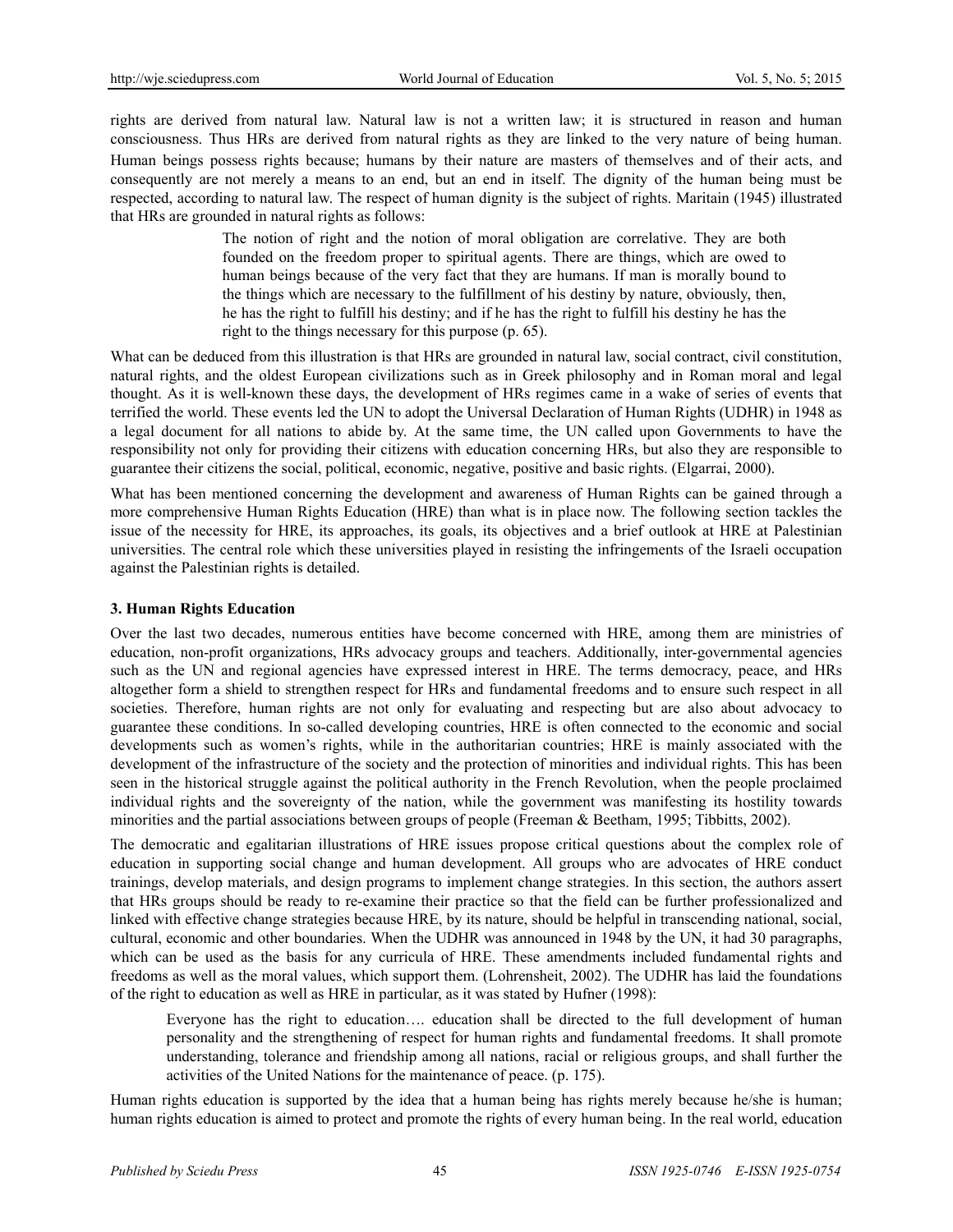for human rights is often translated into or depends heavily on education for citizenship. If the purpose of human rights education is to cultivate the idea that all human beings are born equal and free in dignity and rights, therefore every human being's rights need to be protected and improved. A basic understanding of human rights education should be 'human beings are human without condition.' All human beings should have rights merely because they are born members of *Homo sapiens,* rather than being justified by any form of membership. In this respect, every human being is entitled to his/her rights regardless of his/her membership of a group, community or a country. That every human being is equal to each other is based on a simple fact: everyone is a living body (Hung, 2012). The overall goal of any HRE should be to promote the raising of consciousness and an active respect for HRs as formulated in the UDHR. Therefore, HRE should become an integral part of the mainstream of education and be integrated into all subjects in general and in civics education, in particular (Hornberg, 2002; Lenhart & Savolainen, 2002; Tibbitts, 2002; McCowan, 2012, 2011; Cassidy et al, 2013).

If we apply these notions of rights and HRE with all their emphasis on respecting human dignity, freedom and flourishing, to the context of Palestinian university students, we find that Israel has subjected the students as well as the universities to the extent that Israel has the ability to interfere with their operation by controlling the movement of Palestinians and has subjected these institutions to its full control and by blocking expansion of and resources to the universities. Israel, as we will see later, by its oppressive acts has denied the Palestinian university students their rights to education as well as their rights to self determination and to become an integral part of the world community. Despite these violations by Israel, the universities remained to play a critical role in resisting these infringements and empowering the Palestinian students (Bruhn, 2006). The upcoming sections cover the issues of learning about and for HRs, HRE and empowerment.

# *3.1 Learning about Human Rights: Learning for Human Rights*

For the last two decades, learning about and for HRs has received much attention. Materials, documents, booklets, and class pamphlets have been published to support this intention. Many of these materials can be downloaded freely from the Internet, in order for the public to get the full benefit from them. Different groups such as children, women, and minorities have been targeted so that they can better understand their rights and defend them. Human rights education can be based on two distinctive principles: learning about and learning for HRs. The first principle, learning about HRs, consists of the knowledge of the generations through history, documents, and the relevance of the established instruments for the realization of HRs. Learning about HRs requires those who are involved in the process to know the different aspects and the controversies of the topic. As it has been pointed out, this approach demands the understanding of the basics of the UDHR. The accumulation of knowledge and the understanding of the value of HRs are emphasized. The understanding of the HRS and HRE by the Palestinian University students demonstrates the capacity of these universities to empower the Palestinians as they confront the Israeli challenge to their identity and their profound connection to their homeland. See Anzaldua (1987) book Borderlands La Frontera in which she called herself someone never comfortable with the American culture but who was instead keenly bonded to her identity as Indian, Mexican, Espanyola, Chicana, Tejana, and mestiza. The case of Palestinian universities ensures the potential of these universities to empower communities to engage in a process of social and political change. The emergence of Palestinian universities during the beginning of the seventies of the last century have provided Palestinians with a medium for self-expression that has empowered Palestinian communities to confront the challenges they faced during the long Israeli occupation. The high capacity of Palestinian universities to empower Palestinian communities to confront the Israeli occupation challenges provides an excellent example of the potential impact of the universities on social and political change. Increased access between the Palestinian universities and the Palestinian students resulted in greater inclusion of Palestinian communities in the activities of the universities, transforming them into dynamic social forces that paved the way for the articulation of a Palestinian national consciousness, facilitated resistance to the Israeli occupation of Palestine, and fostered the preparations for a Palestinian state. To what extent Palestinian universities will continue to empower Palestinian communities depends largely on the capacity of the universities to safeguard Palestinian self-expression and educating Palestinian university students through these institutions (Bruhn, 2006; Lohrensheit, 2002; Sliwinsky, 2005; Ty, 2011).

Human rights education then proceeds to the second principle, which is learning for HRs. Here is where the empowered and the dynamic individual is the target of HRE. The individual is required to understand power structure in order to be able to realize his/her own needs and the cause and effects of the social structure in which he/she lives, or the world as a whole. Moreover, the acquisition of emancipatory concepts, such as those that are contained in Freire's (1970) *Pedagogy of the Oppressed,* demandable by the individual. This common understanding by the free and empowered individuals of HRE implies the transformation of the whole society, socially and economically, on the basis of HRs. Israeli actions which involve administrative detention without charge or trial,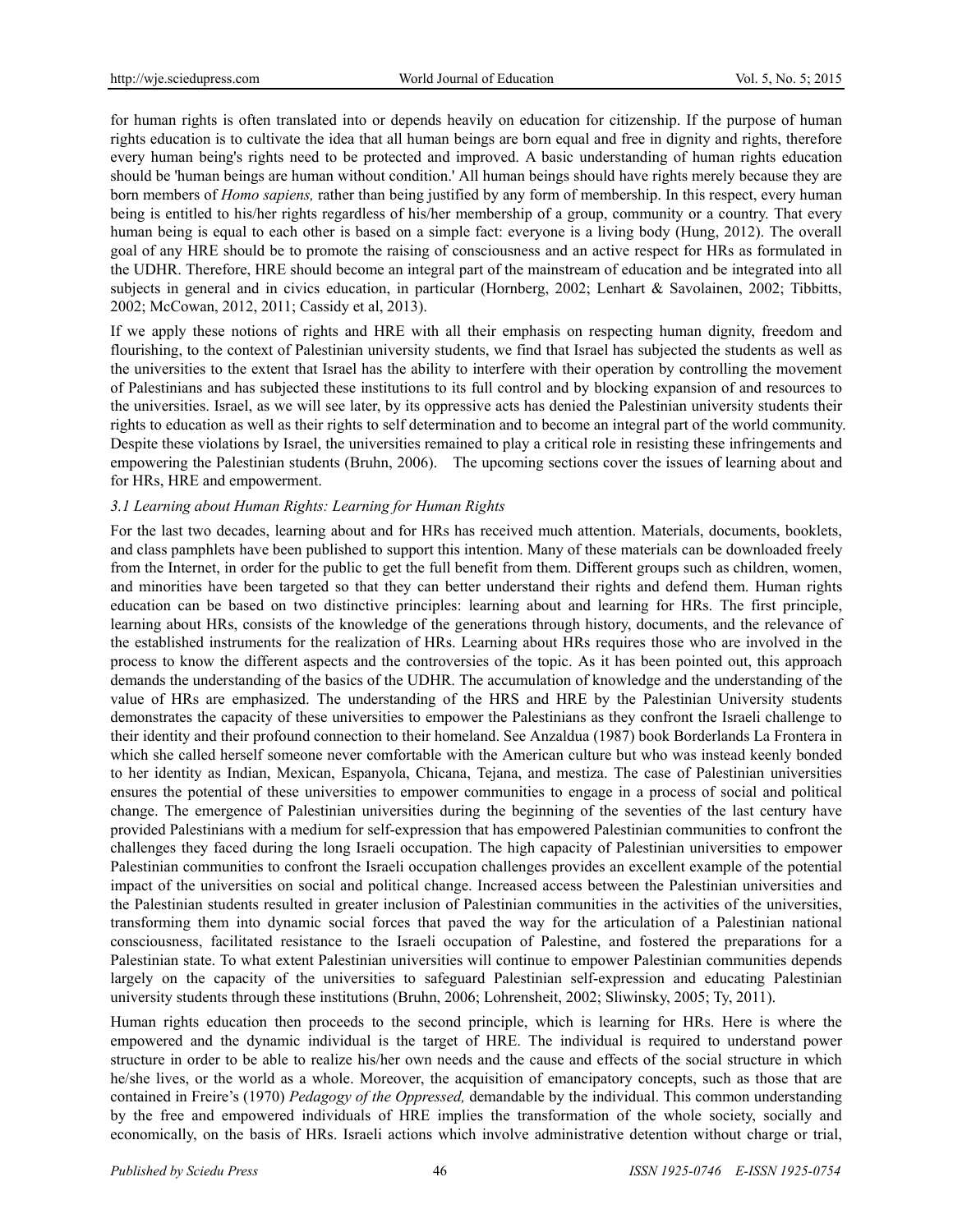torture of and forced confessions from detainees show the harsh conditions in which the Palestinians are living. Other violations of civil and human rights by the Israelis against the Palestinians include the shooting and beating of unarmed individuals, deportation without specific charges, the suppression of Palestinian voices (e.g., the use of the word 'Palestine', and display of the Palestinian flag, are all crimes punishable by jail), curfews, intimidation of families of individuals whose members are jailed, military censorship of all publications, confiscation of land and water resources, and the continuing construction of the separation wall and new settlements look like the apartheid South Africa, with Palestinians on one side and Israelis on the other. Furthermore, there are roads that only Israelis can use and Palestinians can not. This makes life almost impossible for Palestinian families, students and academics. Arrests, violence, detention and death against the Palestinian university students are contrary to academic freedom and the basic right to education. Despite of all that violence by the Israelis, academic culture still flourishes at the Palestinian universities (Hammond, 2007).

Lohrensheit (2002) and Ty (2011) assert that education for HRs emphasizes social competencies such as solidarity and collective action for the well being of the society as a whole. The understanding of HRE requires a deep understanding of the tension between the two principles of for and about, or an adaptation/combination of the two. An adaptation/combination of the two principles implies a critical analysis and understanding of the status quo of the society. With this understanding, humans can define their needs. When the individual finds out that his/her needs are not fulfilled, he/she resists in order to satisfy personal, as well as others', needs. Because of these reasons, Palestinian universities have become centers of resistance against the Israeli occupation (Hammond, 2007). When Palestinian university students see their rights are infringed on a daily basis, they question the true meaning and function of all HRs documents and working agencies in the field. Thus, it is becoming too difficult to convince the students with the values of rights particularly when students see how the Israeli occupation gains support from the west in general and the USA in particular despite all the violations the occupation commits in the Palestinian land.

The comprehensive understanding of HRE entails the learning environment and the existing structures or hierarchies in the organizational framework make participatory learning possible. Learning through participation, democratic structures or negotiation and conflict resolution can nurture HRE. In order for teachers to increase the capacity of their learners, they need to examine the existing educational structures as well as the curricula. If there is an insistence on inflexible curricula and rigid educational structure, it will hinder the creativity of learners and by doing that, students might be led to violate or misuse the power and democratic means, in order to attain their rights (Lohrensheit, 2002).

Nevertheless, the definition of HRE principles leads to the development of curricula competencies, which are necessary in HRE processes. Lohrensheit (2002) explains the basics of HRE as defined by Norma Bernstein Tarrow, as follows:

From the global perspective, a common core of human rights education includes four basic elements: (1) Knowledge of the main international human rights documents; (2) The combination of human rights and human duties that emerge out of them as well as the responsibility of the individual towards the community, society and the developing 'world society'; (3) Knowledge about human rights violations (including all forms of inequality and discrimination); (4) The various forms of resistance, key events and important persons or organizations within the world-wide struggle for human rights. (p. 178)

If any observer look at the Israeli actions of humiliating the Palestinian university students at the roadblocks he or she can deduce that these violations are violations of every academic freedom that have ever been held sacred in the civilized world. Israel has openly flaunted the United Nations Universal Declaration of Human Rights, the 1960 UNESCO Convention against Discrimination in Education, the four Geneva Conventions of 1949 and a catalogue of other human rights covenants. Violations aim to make it impossible for intellectual elite to develop; that is capable of arguing the case for Palestinian rights, autonomy and the right to return to their 1948 homeland. The Israeli army, however, have not been successful in squashing higher education and Palestinian culture. In even more oppressive conditions, the universities have become centers of resistance. Palestinians have learned that to simply keep going in the conditions of occupation is to keep possibilities alive for a more humane future (Hammond, 2007).

# *3.2 Human Rights Education and Empowerment*

Human Rights Education (HRE) is defined as a set of educational and pedagogical learning methods to inform people of and to train them about their human rights. HRE aims to provide information about the international or regional human rights norms, standards, and systems and to provide people with the skills and change their attitudes that lead to the protection and support of human rights. Educating people in their human rights should empower them to know and use their human rights to protect themselves and others from human rights violations (Mihr, 2009).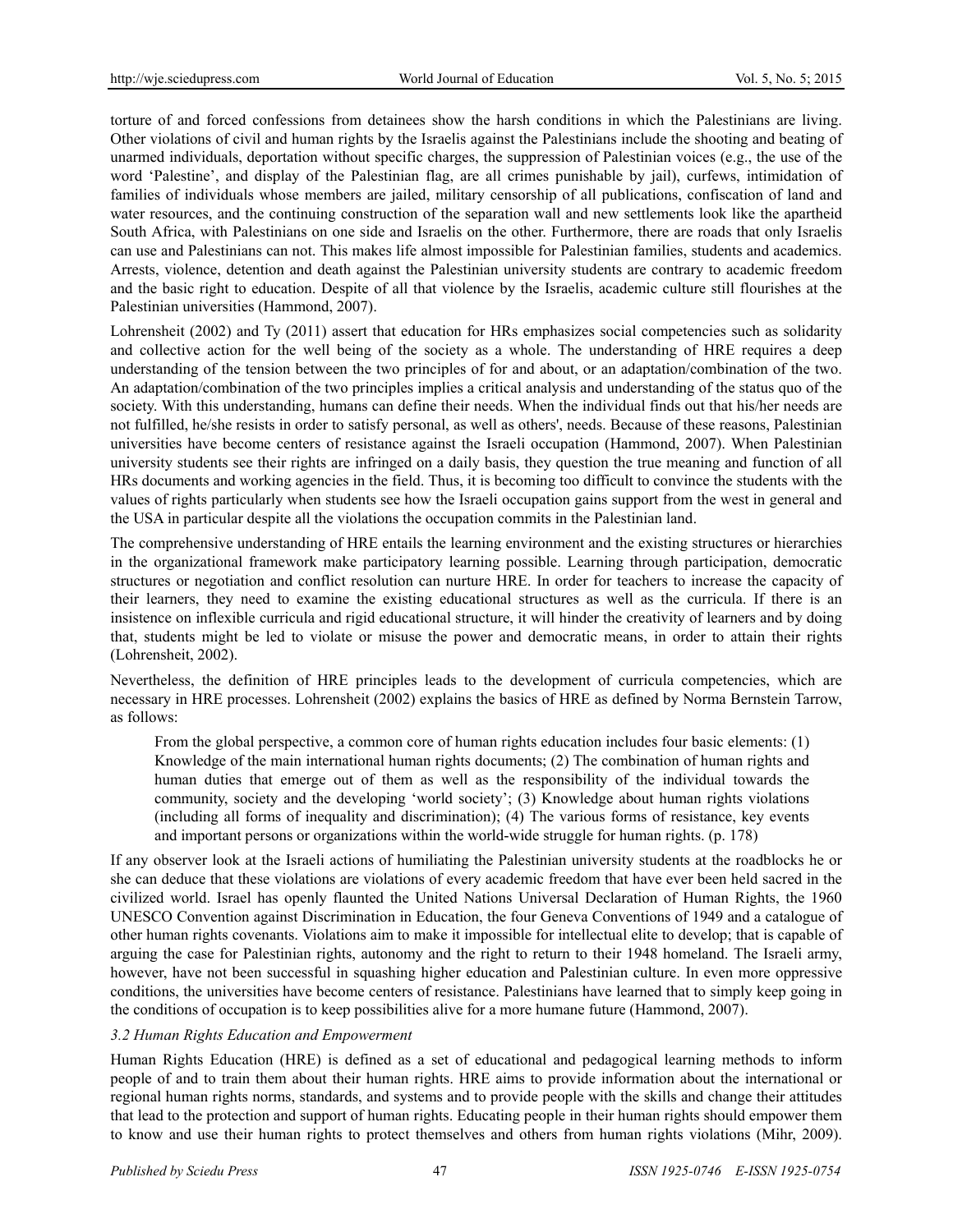Human rights education could help to bring about the human action necessary in creating a more just and peaceful world, if it is prioritized over the world. Meintjes (1997) presented that the idea of HRE as empowerment could be approached from two different perspectives. First, one could adopt a general and abstract approach and focus upon the fact that the UDHR is a common standard of achievement for all people and all nations. By teaching and educating, every individual shall endeavor to promote respect for HRs and freedoms and to secure their universal and effective recognition and observance by using progressive measures, both national and international. Second, one could adopt a more concrete approach and focus on the values and experiences that can be demonstrated by HRE. For example, a person can participate in peace keeping missions and monitoring election campaigns, which are sponsored by the UN to maintain peace and order in different parts of the world. Today, as HRE is thought of as empowerment, these two approaches should be kept in mind. Real empowerment can only occur if the knowledge and experiences to be gained through HRE are integrated (ElGarrai, 2000).

The question that can be raised here, can we as Palestinian university professors use the concept of HRs empowerment to empower Palestinian university students? The answer is that as long as the Israeli occupation dominates our life we will not be successful to achieve this goal. The objectives of HRE as empowerment are different from any objectives of any conventional discipline. Human rights education as empowerment at the grassroots level is often viewed as threatening and antagonistic to some forms of elite government institutions. Meintjes (1997) defined empowerment as "a process through which people and/or communities increase their control or mastery of their own lives and the decisions that affect their lives" (p. 165). Paulo Freire (1970) in his term "Banking Model of Education," suggested that to treat students simply as receptacles to be filled and deposited with useful ideas and information is to deprive them of their critical consciousness and to deceive them into believing that knowledge is an object to be received rather than a continuous process of inquiry and reflection. Students who are empowered become aware of their abilities to create knowledge and to conceptualize and reconceptualize their experiences of reality. Therefore, HRE, as empowerment, demands that each target group be able to begin the process of acquiring the knowledge and critical awareness they need to understand and question oppressive patterns of social, political, and economic organization. The end goal of this process is liberating and its success depends on the abilities of those empowered to transcend the previously oppressive power relations. This will require from those who are empowered to be equipped with the abilities to envision, develop, and function within new non-dominating patterns of organization in which the human dignity of everyone is protected and promoted. In order for the Palestinian universities to play their role as a forum for critical thinking, technical expertise, and community leadership, they have to be fully liberated from the Israeli occupation because there is close relationship between academic freedom, human rights, and the right to self-determination (Nasir, 1993).

Empowerment should not target certain individuals, groups, or ethnicities, but it should be directed to all marginalized or alienated individuals, groups or ethnicities in all societies and at all times. The goals of HRE as empowerment could be outlined in the context of understanding the various international HRs instruments in their national and global discourse. In this view, empowerment should encourage tolerance among people and it should help them to adhere to the principles of respect of human dignity by positing on the principle of equality among all human beings. The goals of HRE as empowerment should increase the knowledge of some of the infringements, violations of and discriminations against some HRs. The distinction between political, legal and socio-economic rights is also included. What is also important is the development of sympathy and empathy to those whose rights are denied, as both are the rudiments of morality. The goals mentioned above are considered to include both cognitive and attitudinal objectives. Human rights education, as empowerment, should include behavioral change objectives such as learning tolerance toward refugees and the promotion of attitudes of solidarity. A typical example is an African-American Studies program that engenders concern and respect for the people of Africa and their problems related to food distribution, health, and the welfare of refugees. The utmost goal of education as empowerment should be to enable people to define and meet their needs (Meintjes, 1997; Ty, 2011).

The design of empowerment pedagogies should always be significant to the learner. It should be authentic and reflect real life situations. It should not be unreal and static in nature for several reasons. First, human rights are inherently about relationships. They are concerned with the power relations between individuals, groups, society, and/or the state. They are inevitably always dynamic and relative, that is, they have social and political functions, which cannot be ignored. In other words, students' social and political choices can be enhanced by teaching them the concepts and values embodied in HRs. Second, there are no limits to the range of relations that might affect HRs. Therefore, any attempt aiming at establishing boundaries between HRs and other areas of human knowledge is likely to be illogical and ill defined. Third, it is important that HRE be contextual in nature, that is, focus upon the specific experiences, needs, and problems of its participants as it is their relationships with each other, their community, their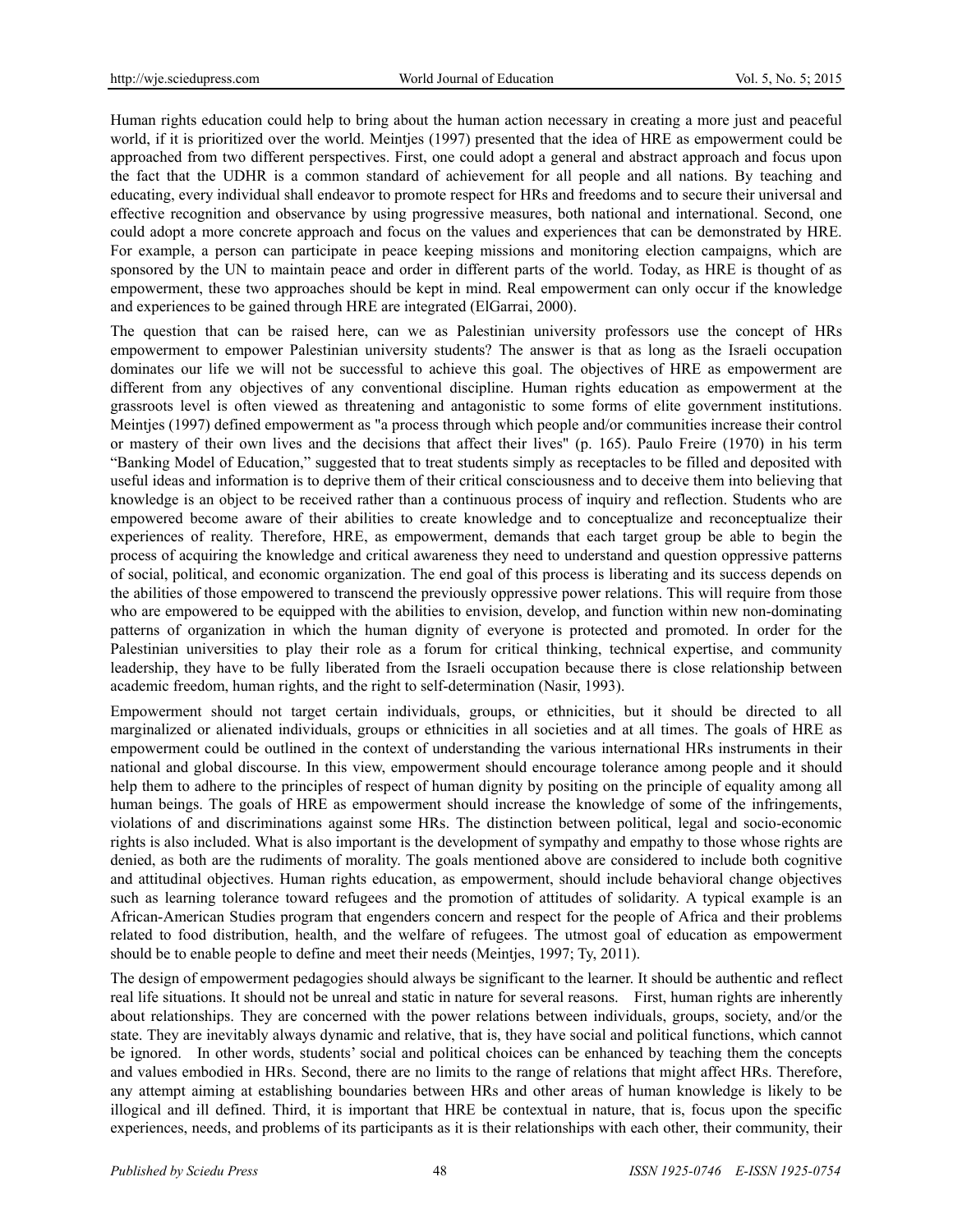environment, and their government that must be transformed or enhanced (Meintjes, 1997).

In summary, we can deduce that the natural law tradition provides a solid grounding for natural rights and thus HRs. Natural law also explicates that the formation of the social contract is contingent upon the apprehension of the use of reason in discerning what is good and right, which is expressed most powerfully in the natural law tradition. One of the chief purposes of morality and the conception of basic HRs is to provide some minimal protection against utter helplessness to those too weak to protect themselves. This can be achieved through Human rights Education which aims to promote and protect human rights through 'imparting of knowledge and the molding of attitudes. Moreover, this protective role of HRs and HRE has to be seen within the context of the Palestinian university students, otherwise they will continue to suffer the infringements of the Israeli occupation to the land of Palestine (Hayden, 2001; Maritain, 1945, 2001; Stanford Encyclopedia of Philosophy, 2000).

The question that can be raised here, are we still living in the time when man must fight and die in order to have the right to be a full citizen of a nation? This question is relevant to the Palestinians in their home land; belonging to the nation has been connected to creating meaning around perceived injustices and hardships they encounter as they go about their daily life under occupation. Palestinians are reminded daily at checkpoints and border crossings in the occupied territories, that their identity as Palestinians is the source of their disempowerment and lack of basic rights, including the right to freedom of movement, to access jobs and other daily survival activities. Therefore, HRE should be a huge task for the Palestinian universities to implement and train their students on, so as they understand that they have rights to live in peace and security as well as any nation and those who occupy their land and violate their rights will realize their immoral doing sooner or later (Hovsepian, 2011).

# **References**

- Abu-Saad, I., & Champagne, D. (2006). Introduction: A Historical Context of Palestinian Arab Education. *American Behavioral Scientist*, *49*(8), 1035-1051. http://dx.doi.org/10.1177/0002764205284717
- Anzaldua, G. (1987). *Borderlands- La Frontera*, *The New Mestiza*. USA: Spinsters/ Aunt Lute.
- Barakat, B. (2008). Education and Intra-alliance Conflict: contrasting and comparing popular struggles in apartheid South Africa and Palestine. *Research in Comparative and International Education*, *3*(1), 5-18. http://dx.doi.org/10.2304/rcie.2008.3.1.5
- Bruhn, C. (2006). Higher Education as Empowerment: The Case of Palestinian Universities. *American Behavioral Scientist*, *49*(8), 1125-1142. http://dx.doi.org/10.1177/0002764205284722
- Cassidy, C., Brunner, R., & Webster, E. (2013). Teaching human rights? 'All hell will break loose!'. *Education, Citizenship and Social Justice, 9*(1), 19-33. http://dx.doi.org/10.1177/1746197913475768
- ElGarrai, O. A. (2000). *Problems and prospects of human rights education in Arab Islamic region: Egypt as a case study,* PhD Thesis, University of Ohio, Columbus.
- Finnis, J. (1980). *Natural law and natural rights.* Oxford UK: Clarendon Press.
- Freeman, M., & Beetham, D. (1995). Are there collective human rights?, *Political Studies*, *43*(4), 25-41. http://dx.doi.org/10.1111/j.1467-9248.1995.tb01734.x
- Freire, P. (1970). *Pedagogy of the oppressed*. New York: The Continuum Publishing Company.
- Hammond, K. (2007). Palestinian Universities and the Israeli Occupation. *Policy Futures in Education*, *5*(2), 246-270. http://dx.doi.org/10.2304/pfie.2007.5.2.264
- Hayden, P. (2001). *The philosophy of human rights* (2<sup>nd</sup> ed.). St. Paul MN: Paragon House.
- Hornberg, S. (2002). Human rights education as an integral part of general education, *International Review of Education, 48*, 187-198. http://dx.doi.org/10.1023/A:1020330131832
- Hovsepian, M. (2011). Desecularization of the Palestinian Imagination? Reflections on Nation-Ness and Fragmentation. *American Behavioral Scientist, 55*(10), 1379-1394. http://dx.doi.org/10.1177/0002764211411174
- Hufner, K. (1998). How to file complaints on human rights violations. *International Review of Education, 44*(2-3), 155-175.
- Hung, R. (2012). Being human or being a citizen? Rethinking human rights and citizenship education in the light of Agamben and Merleau-Ponty. *Cambridge Journal of Education, 42*(1), 37-51.